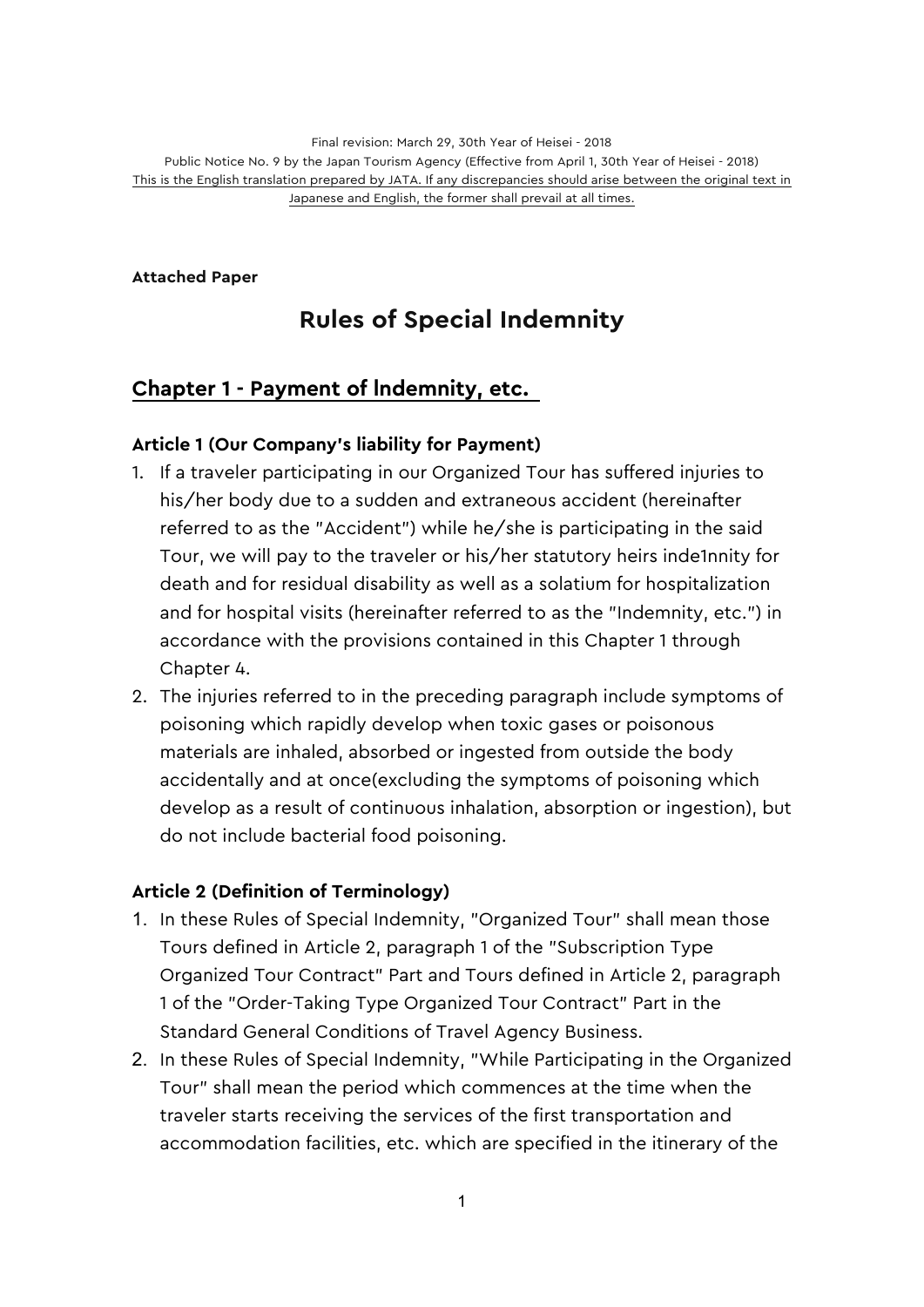said Organized Tour offered by the tickets, etc. arranged by our Company beforehand with the purpose for the traveler to participate in the Organized Tour and ends at the time when the traveler finishes receiving the services of the last transportation and accommodation facilities, etc. However, if the traveler will leave the route of the Organized Tour specified beforehand and the said traveler has notified us beforehand of the scheduled dates and times that he/she will leave and return, the period of time from which he/she leaves until the time that he/she returns shall be considered', While Participating in the Organized Tour." On the other hand, if the said traveler leaves the said Organized Tour without notifying our Company in advance of the scheduled dates and times that he/she will leave and return, or the traveler leaves the Organized Tour without planning to return, the period of time from which he/she leaves until the time that he/she returns or the period after he/she leaves shall not be considered "While Participating in the Organized Tour." Furthermore, if the itinerary of the said Organized Tour specifies any date upon which the traveler will not receive any service of transportation and accommodation facilities, etc. arranged by us (according to the standard time of the location that is being toured), and it is clearly described in the Contract Document to that effect, as well as that the indemnity and solatium for the damage suffered by the said traveler on the said date shall not be paid as provided in the Rules of Special Indemnity, the said date shall not be considered " While Participating in the Organized Tour."

- 3. "The time when the traveler starts receiving the services" in the preceding paragraph shall mean one of the times in the following cases:
	- a. If our tour escort, our employee, or our Business Agent handles the reception, then at the time that such reception is completed.
	- b. If the reception in the preceding item will not be performed, then, if the first transportation and accommodation facilities, etc. is
		- (1). an aircraft, the time of completion of baggage inspections, etc. within the airport where only passengers are allowed to enter;
		- (2). a vessel, the time when boarding procedures are complete;
		- (3). a railroad, the time when ticket examination is completed or, where ticket examination is not conducted, the time when the traveler has boarded the relevant train;
		- (4). a vehicle, the time when the traveler has boarded the vehicle;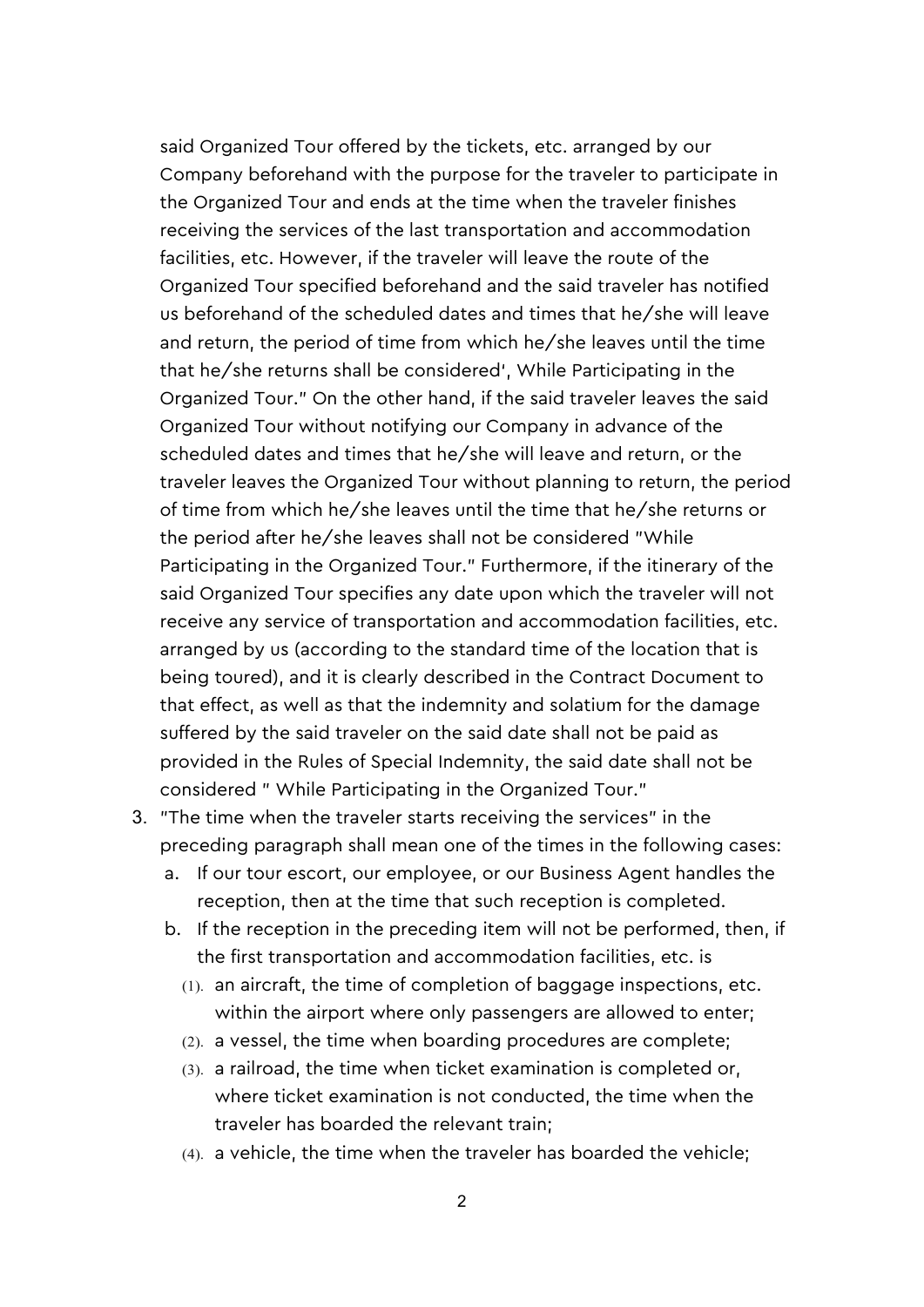- (5). an accommodation facility, the time when the traveler has entered such facility; or
- (6). a facility other than an accommodation facility, the time when the procedure to use the facility is completed.
- 4. "The time when the traveler finishes receiving the services" shall mean one of the times in the following cases:
	- a. If our tour escort, our employee, or our Business Agent announces the dismissal of the Organized Tour, the time when such an announcement has been made.
	- b. If the announcement of the dismissal as described in the preceding item is not conducted, then, if the last transportation and accommodation facilities, etc. is:
		- (1). an aircraft, the time when the traveler has exited the airport compound where only passengers are allowed to enter;
		- (2). a vessel, the time when the traveler has disembarked the vessel;
		- (3). a railroad, the time when ticket examination is finished or, where ticket examination is not conducted, the time when the traveler has disembarked the relevant train.
		- (4). a vehicle, the time when the traveler has exited the vehicle;
		- (5). an accommodation facility, the time when the traveler has exited the relevant facility; or
		- (6). a facility other than an accommodation facility, the time when the traveler has exited the relevant facility.

# **Chapter 2 - Cases where Indemnity, etc. is not Paid**

### **Article 3 (Cases where Indemnity, etc. is not Paid (1))**

- 1. We will not pay any Indemnity, etc. in cases where the injuries occur from any one of the causes listed below:
	- a. Willful misconduct of the traveler, except for it1juries caused to persons other than the relevant traveler;
	- b. Willful misconduct of the person who is expected to receive the Indemnity for death, except that, where that person is a recipient of part of the said Indemnity for death, the amount to be received by any other recipient shall be excepted;
	- c. Suicidal, criminal, or combative acts of the traveler, except for injuries suffered by persons other than the relevant traveler;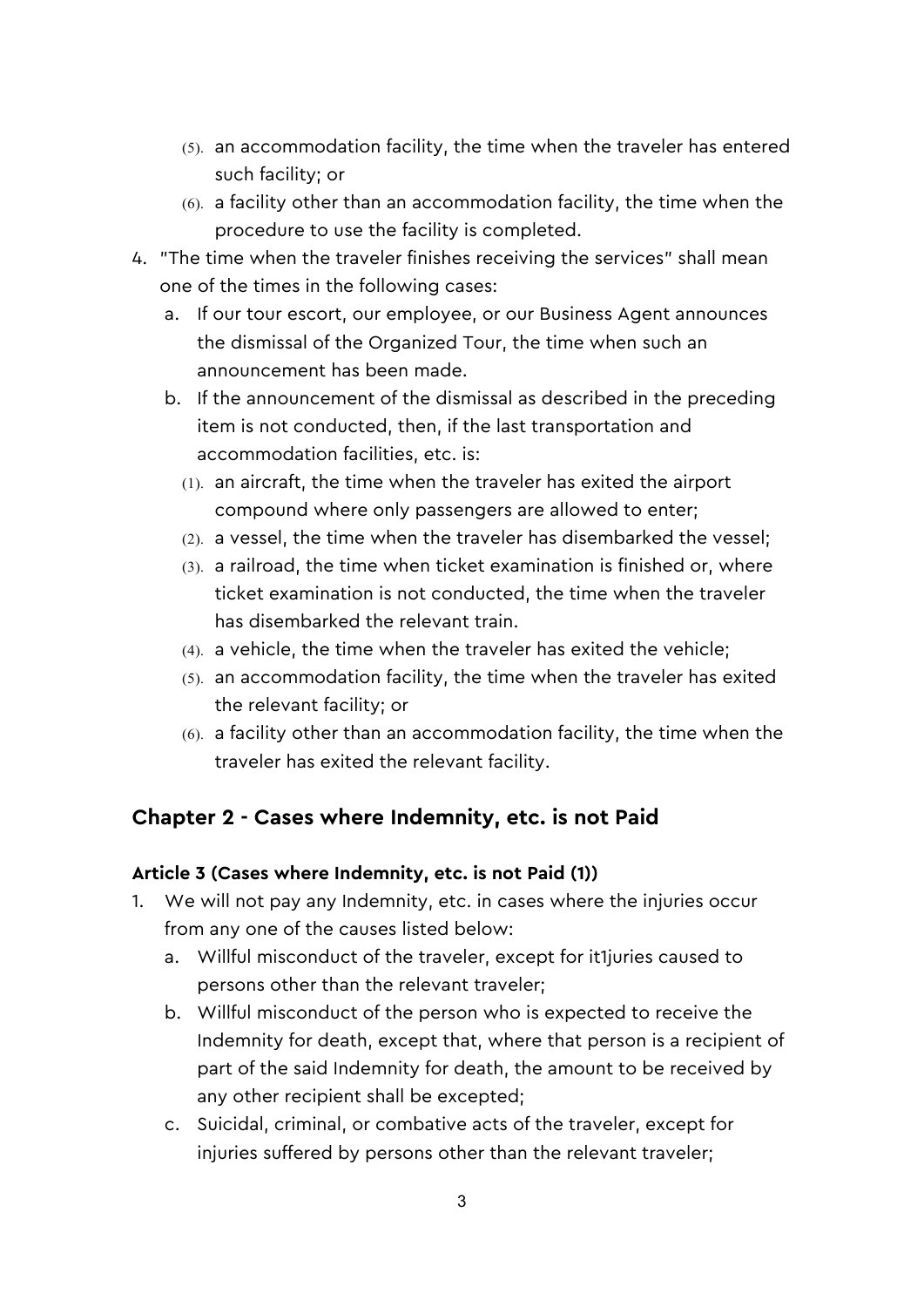- d. Accidents caused while the traveler is driving an automobile or motorized bicycle without having the driving qualification required by the relevant laws or ordinances, or in a state incapable of normal driving such as under the influence of alcohol, except for injuries suffered by persons other than the relevant traveler;
- e. Accidents caused because of the traveler intentionally breaking the law or accidents that occur while the traveler is receiving illegal services, except for damage suffered by persons other than the said traveler;
- f. Brain disease, illness or insanity of the traveler, except for injuries suffered by persons other than the relevant traveler;
- g. Pregnancy, child birth, premature birth, or miscarriage, or surgical operations or other medical procedures of the traveler, except for treatment for injuries for which we are obligated to indemnify;
- h. Accidents occurring while the traveler is in custody, in jail, or undergoing execution of his/her criminal sentence;
- i. War, use of force by a foreign power, revolution, coup, civil war, armed rebellion, or other incident or civil commotion similar to these (meaning, in these Special Indemnity Rules, the state of affairs, which is considered a serious situation from the perspective of maintenance of public order, whereby the peace of an entire country or a part thereof is seriously damaged by collective action by a mob or a large number of people);
- j. Accidents caused by the radioactivity, volatility or other hazardous characteristics or these characteristics of nuclear fuel material (including expended fuel, hereinafter to be interpreted likewise) or any object contaminated by nuclear fuel material (including atomic fission products);
- k. Ancillary accidents occurring with the events described in the preceding two items or accidents arising from the confusion of social order incidental to them; or
- l. Exposure to radiation or radioactive contamination other than as described in item "j" above.
- 2. We will not pay any Indemnity, etc. for cervical syndrome (a so-called "whiplash injury") or lower-back pain without any objective symptoms, regardless of the cause.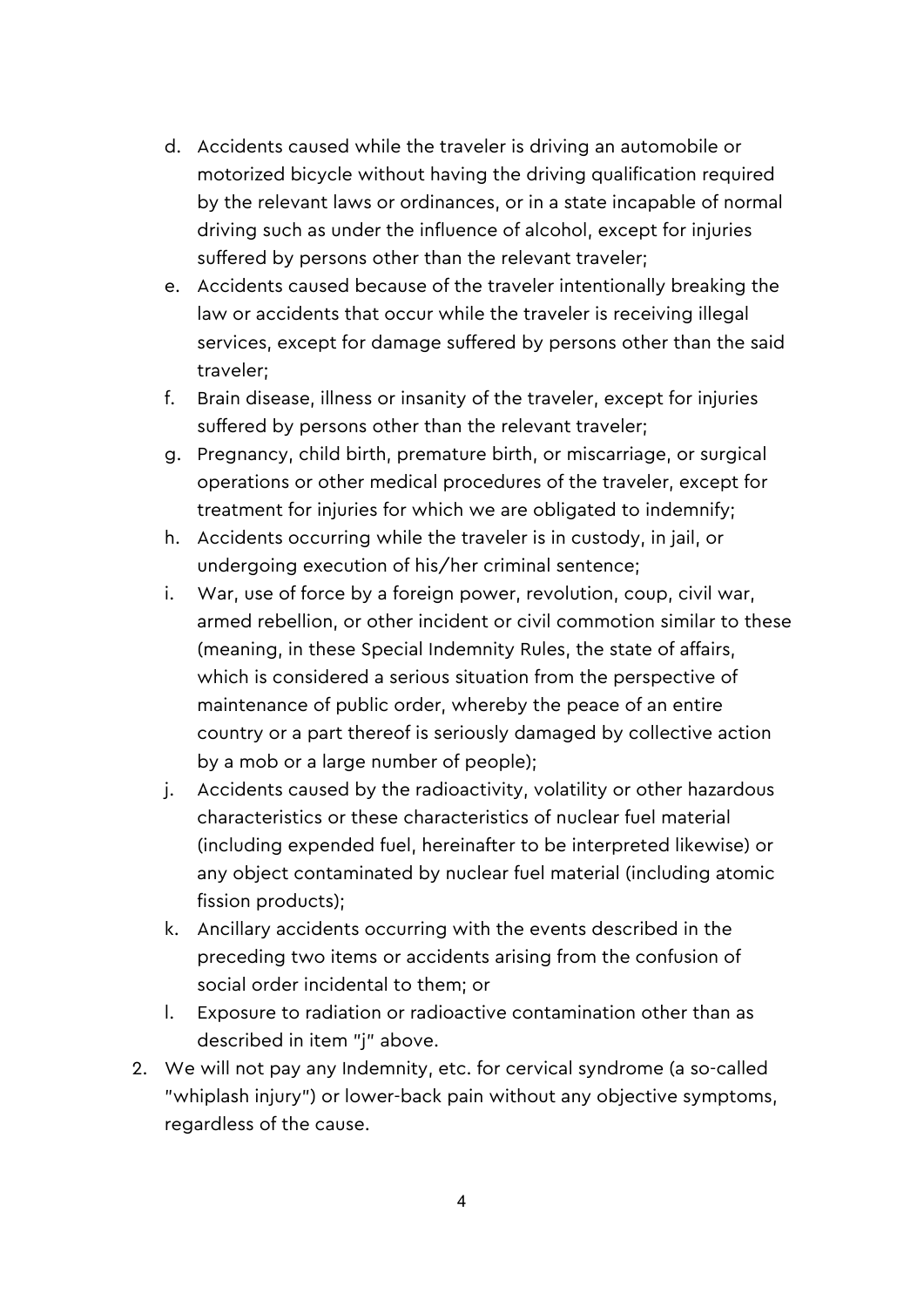### **Article 4 (Cases where Indemnity, etc. is not Paid (2))**

In the case of an Organized Tour for the purpose of a Domestic Trip, in addition to the causes listed in the preceding Article, we will not pay any Indemnity, etc. for injuries occurring from the causes listed in the following items:

- a. an Earthquake, volcanic eruption or tsunami; or
- b. Ancillary accidents occurring with the events described in the preceding item or accidents arising from the confusion of social order incidental to them.

### **Article 5 (Cases where Indemnity, etc. is not Paid (3))**

We will not pay any Indemnity, etc. for the injuries listed in the following items unless any act by the traveler described in each item below is included in the itinerary of the Organized Tour determined by us beforehand. However, if the act described in each item below is included in the said Tour itinerary, we will pay indemnity for injuries suffered due to a similar act while the traveler is participating in the Organized Tour not included in the itinerary:

- a. Injuries occurring while the traveler is engaged in the activities designated in Schedule I;
- b. Injuries occurring while the traveler is engaged in a match, race, show (including training in all cases) or a test run (which means driving or steering with the purpose of a performance test) by driving an automobile or motorized bicycle or steering a motor boat. However, we will pay Indemnity, etc. for the injuries occurring while the traveler is doing these things on the road by using an automobile or motorized bicycle even if they are not included in the itinerary of the Organized Tour; or
- c. Injuries suffered while the traveler is piloting an aircraft other than one flying on a course designated by an air transportation company (regardless of whether or not it is a regular flight).

### **Article 5-2 (Cases where Indemnity, etc. is not Paid (4))**

We may not pay any Indemnity, etc. in the case that the traveler or the person to receive the Indemnity for death has any attribute falling under any of the following items. However, where that person is a recipient of part of the said Indemnity for death, then the amount to be received by any other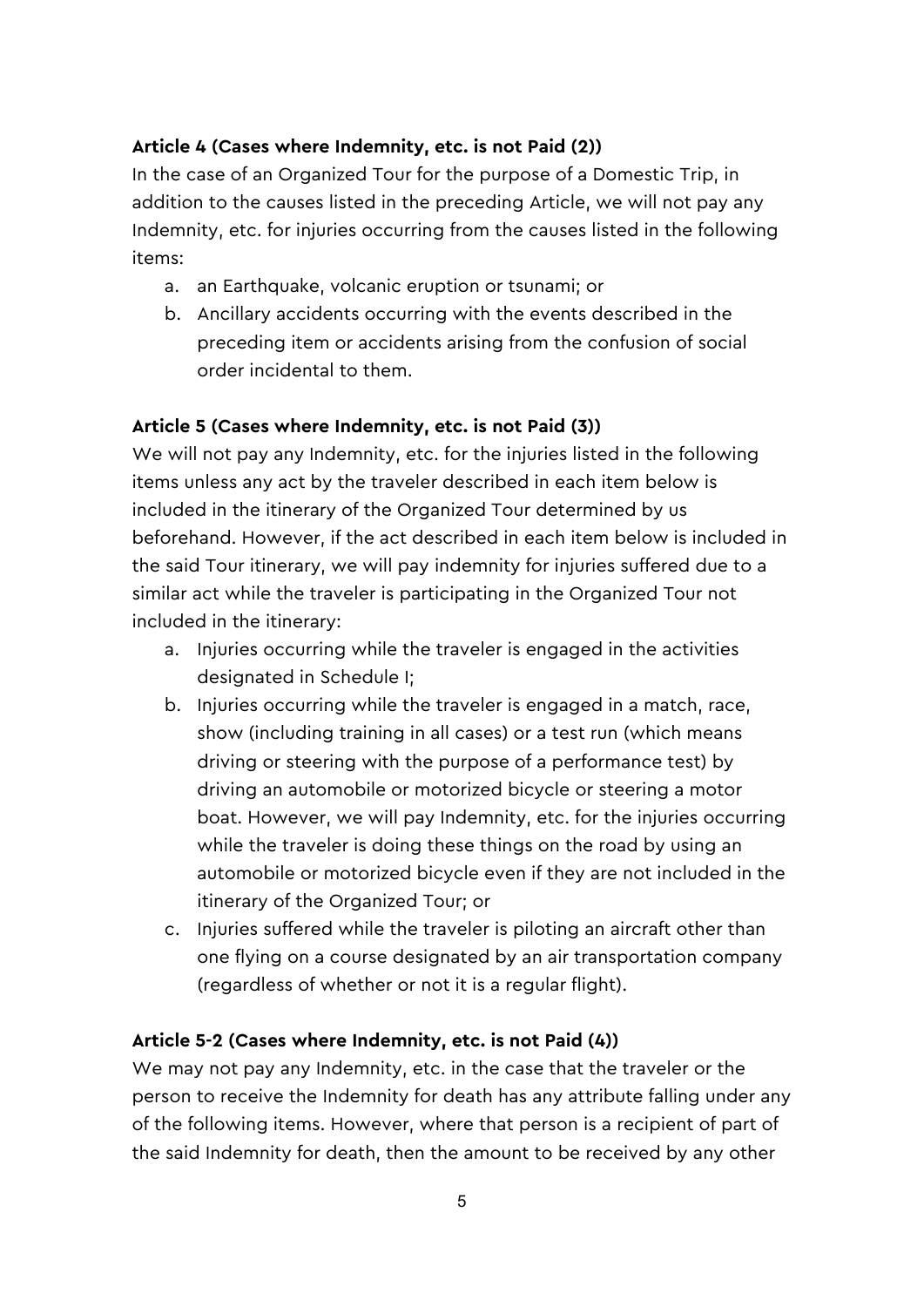recipient shall be excepted.

- a. If it is recognized that the traveler falls under the category of a crime syndicate, a gang member, an associate gang member, a company related to a crime syndicate, or any other antisocial forces (hereinafter referred to as. Antisocial Forces");
- b. If it is recognized that the traveler is involved in providing funds, etc. or providing convenience, etc. to Antisocial Forces;
- c. If it is recognized that the traveler unjustly uses Antisocial Forces; or
- d. If it is recognized that the traveler has a socially condemnable relationship with Antisocial Forces.

# **Chapter 3 - Types of lndemnity, Etc. and Amounts Payable**

### **Article 6 (Payment of lndemnity for Death)**

If the traveler has suffered an injury as described in Article 1 and died as a direct result of that injury within 180 days from the day of the accident, for each traveler, we will pay to the statutory heirs of the traveler indemnity for death in the amount of ¥25 million in the case of an Organized Tour for the purpose of an Overseas Trip and in the amount of ¥15 million in the case of an Organized Tour for the purpose of a Domestic Trip (hereinafter referred to as the, "Indemnity Amount"). If, however, the indemnity for residual disability has already been paid to the said traveler, we will pay the balance remaining after deducting such indemnity paid from the Indemnity Amount due.

#### **Article 7 (Payment of lndemnity for Residual Disability)**

- 1. If the traveler has suffered an injury as described in Article 1 and developed a residual disability as a direct result of that injury within 180 days from the day of the accident (which means serious functional disability or the loss of part of the body which remains in the body and is not recoverable in the future, and where the injury that caused this disability or loss has been healed; hereinafter to be interpreted likewise), for each traveler, we will pay indemnity for residual disability in the amount reached by multiplying the Indemnity Amount by the percentage listed in each item in Schedule II.
- 2. Notwithstanding the provision of the preceding paragraph, if the traveler is in a condition still requiring treatment even after a lapse of 180 days from the day of the accident, we will pay indemnity for residual disability after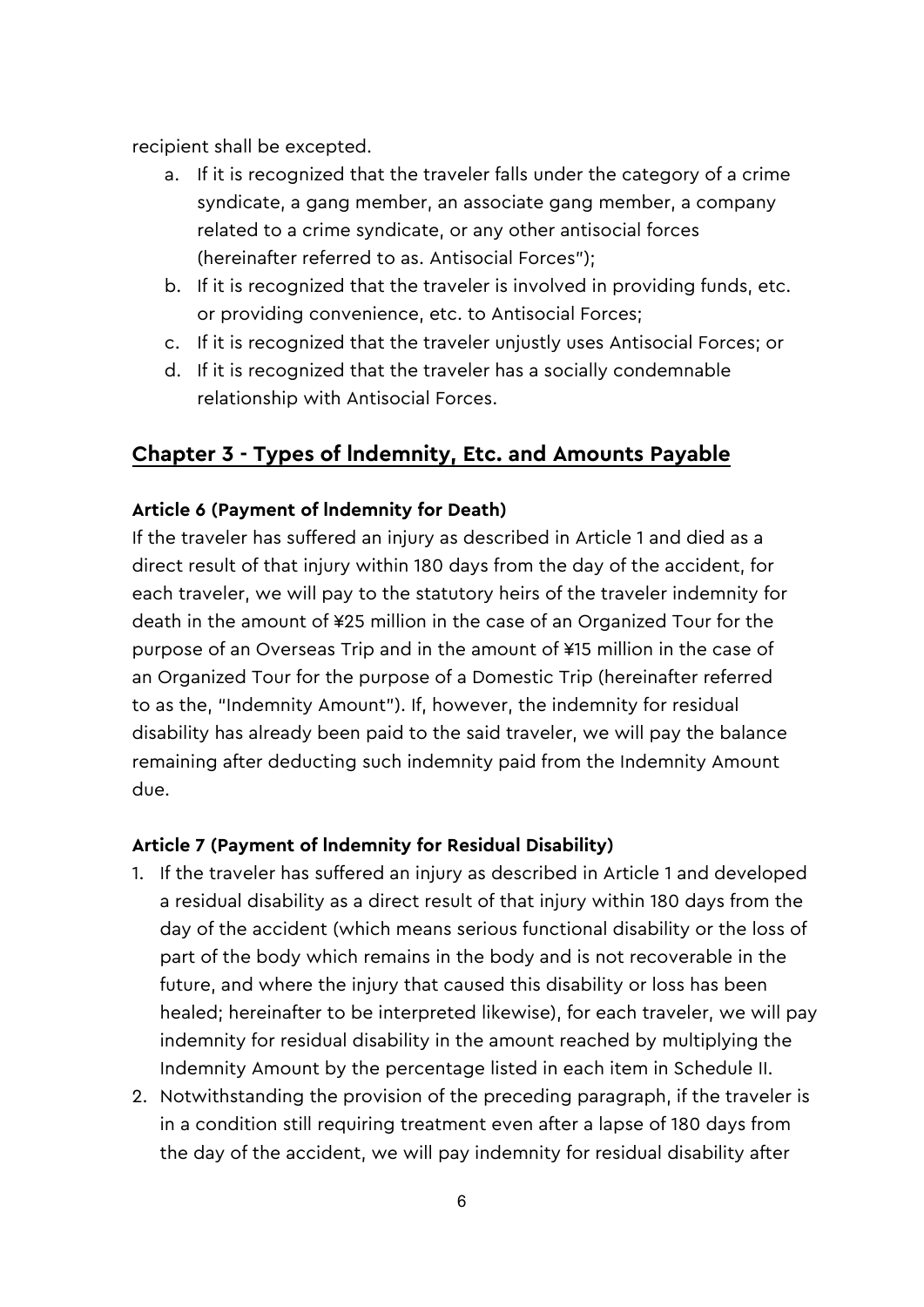identifying the extent of the residual disability based on the diagnosis of a physician as of the 181st day from the day of the accident.

- 3. As for any residual disability not listed in the respective items in Schedule II, we will determine the payable amount of indemnity for residual disability according to the extent of the physical disability and pursuant to the classification of the respective items in Schedule II, regardless of the occupation, age, social status, etc. of the traveler. However, if the functional disability of the disability is not as serious as those listed in 1 (3), 1 (4), 2 (3), 4 (4), and 5 (2) of Schedule II, we will not pay indemnity for residual disability.
	- 4. If two or more types of residual disability are caused by the same accident, we will pay the total amount of indemnity by applying the preceding three paragraphs to each of those. However, for the residual disability of upper limbs (arms and hands) or lower limbs (legs and feet) as described in 7, 8, and 9 of Schedule II, the maximum amount payable by us for indemnity for residual disability will be limited to 60% of the Indemnity Amount for each limb.
	- 5. To one traveler for each Organized Tour, the maximum amount payable by us for residual disability under each of the preceding paragraphs shall be the amount of the Indemnity Amount.

#### **Article 8 (Payment of Solatium for Hospitalization)**

1. If the traveler has suffered an injury as described in Article 1, and, as a direct result, has become unable to engage in normal work or to lead a normal life, and has been hospitalized (meaning that, treatment by a physician is required, and the patient is hospitalized at a hospital or clinic, because treatment at home, etc. is difficult, to concentrate on treatment under the physician's constant care. Hereinafter to be interpreted likewise in this Article), we will pay a solatium for hospitalization according to the number of days (hereinafter referred to as "Hospitalization Days") hospitalized under the following classification:

- a. In the case of an Organized Tour for the purpose of an Overseas Trip:
	- (1). Where the traveler has suffered injury requiring 180 or more Hospitalization Days: ¥400,000;
	- (2). Where the traveler has suffered injury requiring 90 or more but less than 180 Hospitalization Days: ¥200,000;
	- (3). Where the traveler has suffered injury requiring 7 or more but less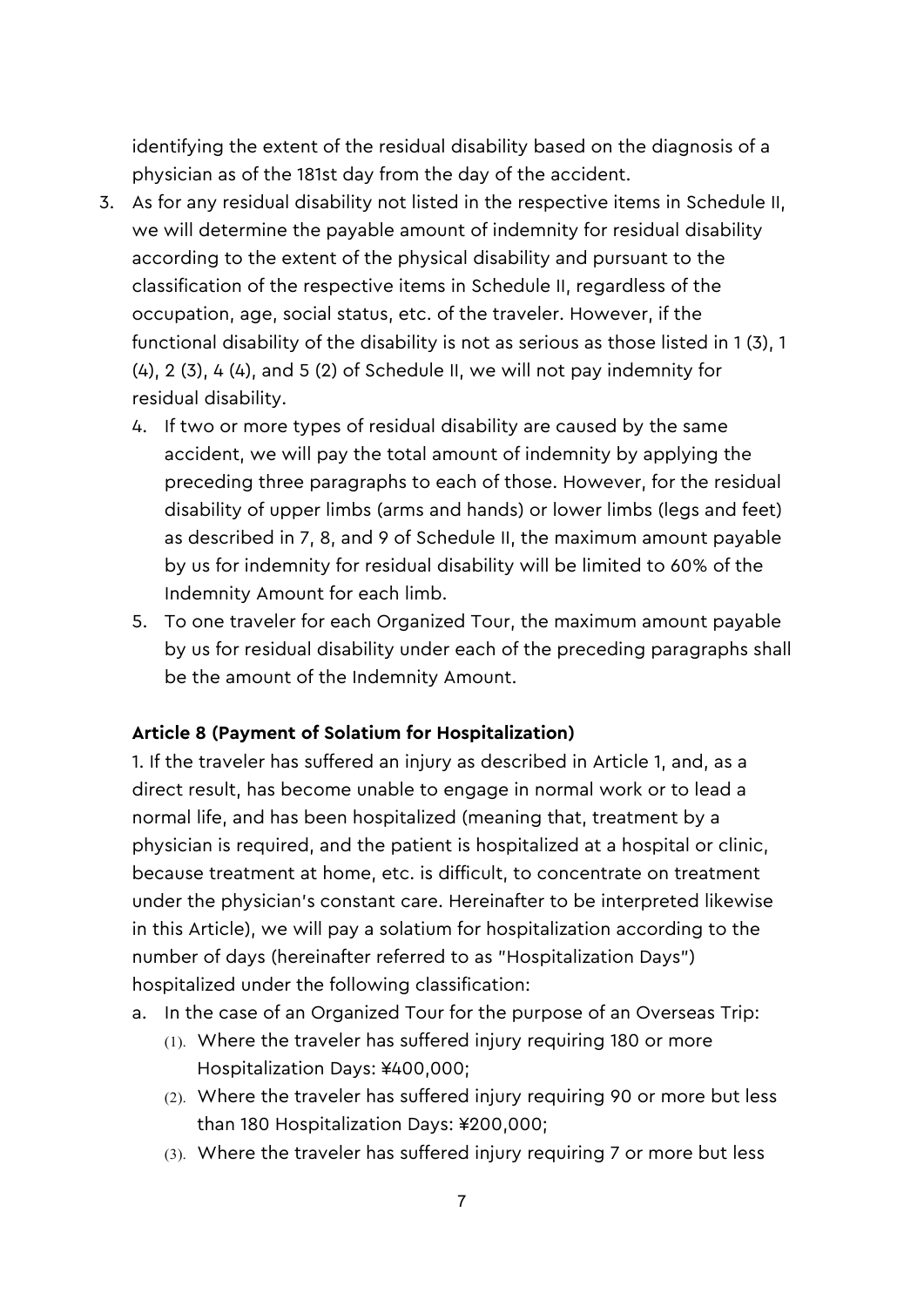than 90 Hospitalization Days: ¥100,000; or

- (4). Where the traveler has suffered injury requiring less than 7 Hospitalization Days: ¥40,000
- b. In the case of an Organized Tour for the purpose of a Domestic Trip:
- (1). Where the traveler has suffered injury requiring 180 or more Hospitalization Days: ¥200,000;
- (2). Where the traveler has suffered injury requiring 90 or more but less than 180 Hospitalization Days: ¥100,000;
- (3). Where the traveler has suffered injury requiring 7 or more but less than 90 Hospitalization Days: ¥50,000; or
- (4). Where the traveler has suffered injury requiring less than 7 Hospitalization Days: ¥20,000
- 2. Even when the traveler is not hospitalized, if any one of the items listed in Schedule III applies to the traveler, and the traveler has received treatment by a physician, the period duru1g which the traveler is under such conditions shall be considered Hospitalization Days when applying the provisions of the preceding paragraph.
- 3. If we are to pay either a combination of a solatium for hospitalization and indemnity for death or a solatium for hospitalization and indemnity of residual disability for one traveler, we will pay the total amount of either combination.

#### **Article 9 (Payment of a Solatium for Hospital Visits)**

- 1. If the traveler has suffered an injury as described in Article 1, and, as a direct result, has experienced difficulty in engaging in normal work or leading a normal life, and has needed to visit a hospital (which means that because treatment by a physician is necessary, the patient visits a hospital or clinic to receive treatment by a physician (including house visits by a physician). Hereinafter to be interpreted likewise in this Article), and the number of days spent for such hospital visits (hereinafter referred to as " Visit Days" ) is equal to or greater than 3 days, we will pay to the traveler a solatium for hospital visits for the said number of days in accordance with the following classification:
	- a. In the case of an Organized Tour for the purpose of an Overseas Trip:
		- (1). Where the traveler has suffered injury requiring 90 or more Visit Days: ¥100,000;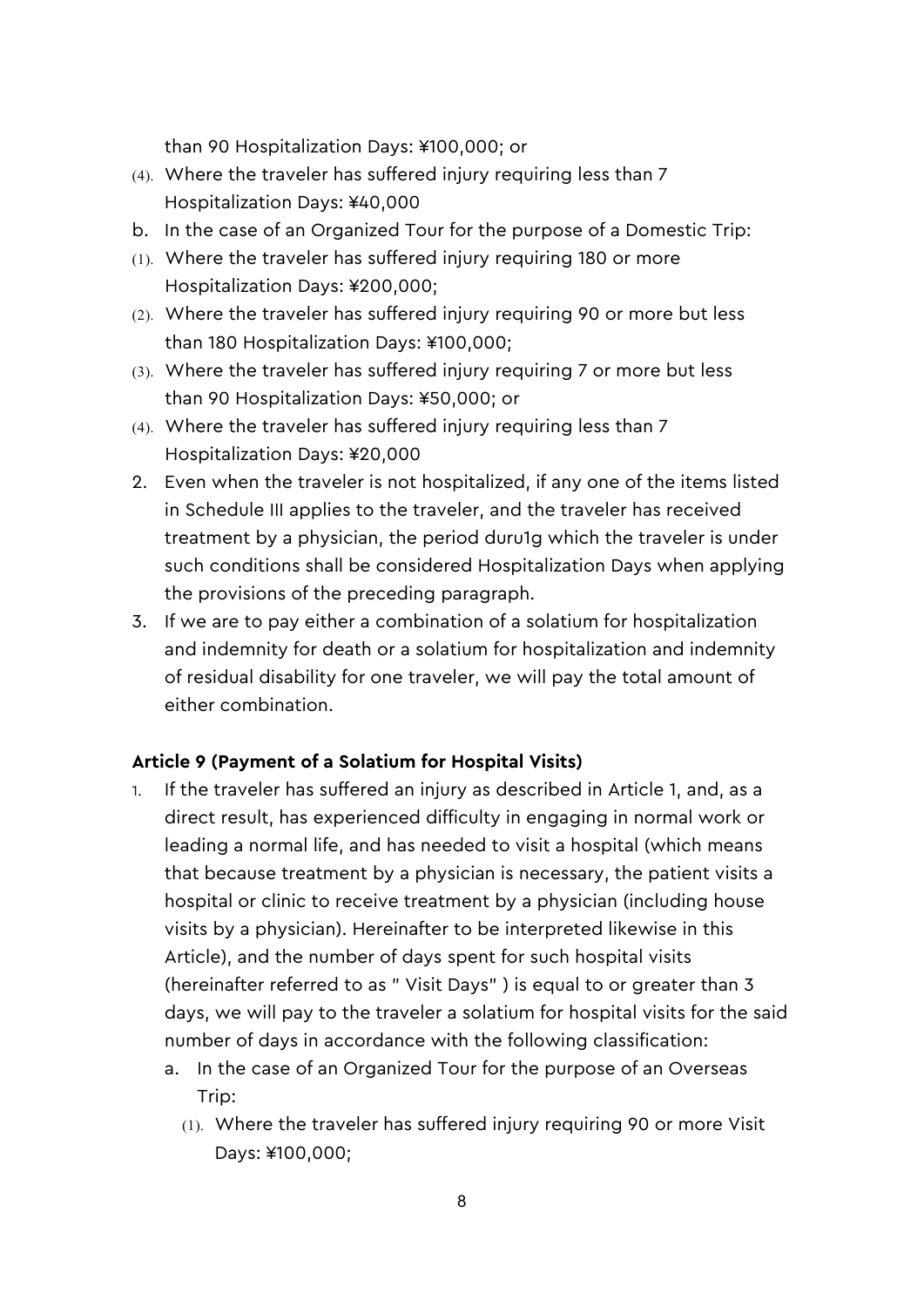- (2). Where the traveler has suffered injury requiring 7 or more but less than 90 Visit Days: ¥50,000; or
- (3). Where the traveler has suffered injury requiring 3 or more but less than 7 Visit Days: ¥20,000.
- b. In the case of an Organized Tour for the purpose of a Domestic Trip:
	- (1). Where the traveler has suffered injury requiring 90 or more Visit Days: ¥50,000;
	- (2). Where the traveler has suffered injury requiring 7 or more but less than 90 Visit Days: ¥25,000; or
	- (3). Where the traveler has suffered injury requiring 3 or more but less than 7 Visit Days: ¥10,000.
- 2. Even if the traveler does not visit a hospital, when we recognize that the traveler has experienced considerable difficulty in engaging in normal work or leading a normal life because of a plaster cast, etc. being attached continuously to the part of his/her body suffering from an injury, such as a bone fracture, under the instruction of a physician, the period under such conditions shall be considered Visit Days when applying the provisions of the preceding paragraph.
- 3. We will not pay for a solatium for hospital visits for the traveler to visit a hospital after the injury of the traveler has healed to such an extent to not prevent the traveler from engaging in normal work or leading a normal life.
- 4. Under no circumstances will we pay a solatium for hospital visits for the traveler to visit a hospital after the lapse of 180 days from the day of the accident.
- 5. If we are to pay either a combination of a solatium for hospital visits and indemnity for death or a solatium for hospital visits and indemnity for residual disability for one traveler, we will pay the total amount of either combination.

# **Article 10 (Special Rules Concerning Payment of a Solatium for Hospitalization and a Solatium for Hospital Visits)**

Notwithstanding the provisions of the preceding two Articles, if Hospitalization Days and Visit Days are each equal to or greater than one day for a traveler, among the solatium described in each of the following items, we will only pay that with a larger amount (if both amounts are the same, the solatium described in (1)):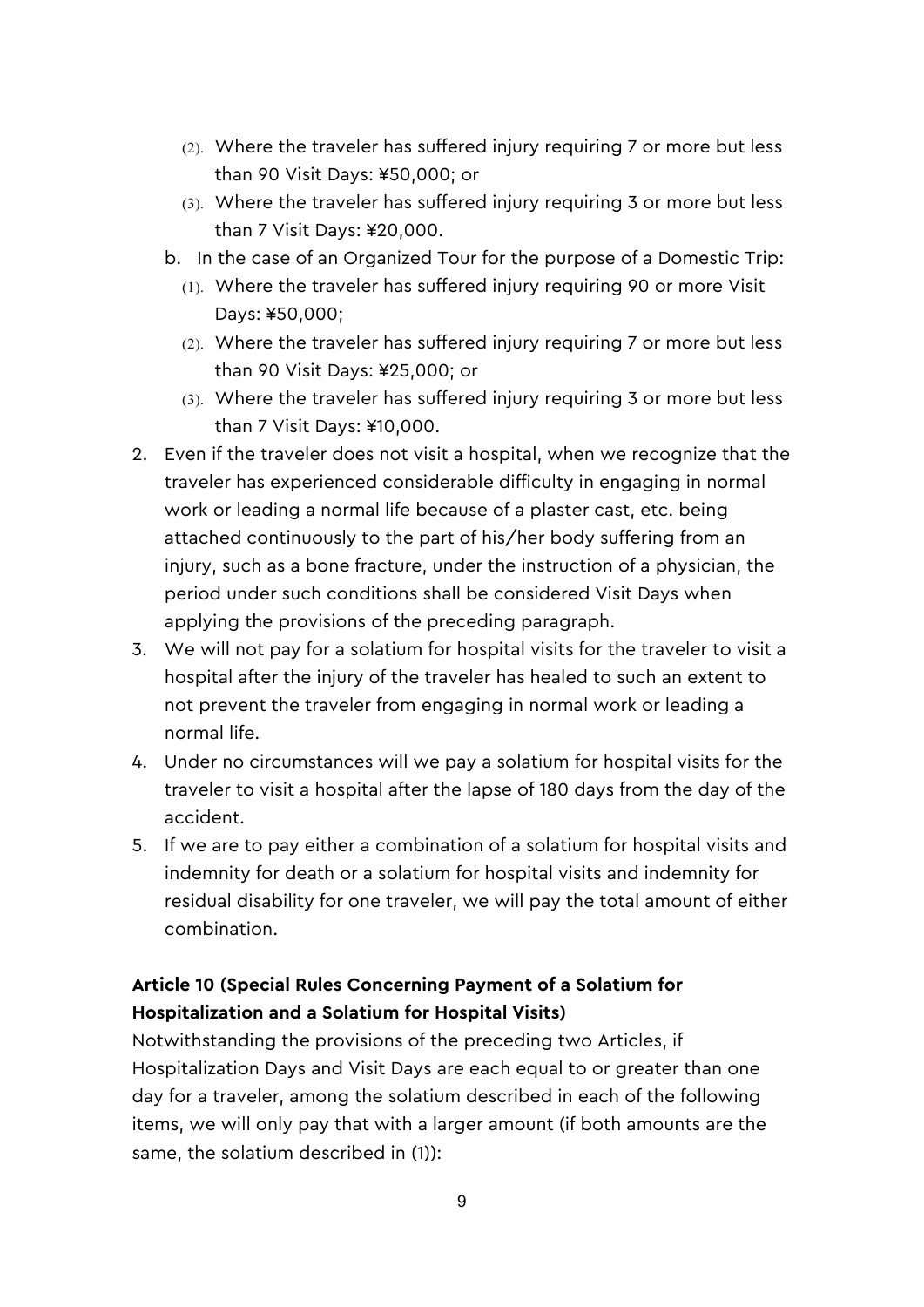- (1). A solatium for hospitalization that we should pay for the number of such Hospitalization Days.
- (2). A solatium for hospital visits that we should pay for the number of days deemed Visit Days calculated by adding the number of such Hospitalization Days to the number of such Visit Days (excluding the days for which we should pay a solatium for hospitalization).

### **Article 11 (Presumption of Death)**

If the traveler is not found even after the lapse of 30 days after the aircraft or vessel which the traveler had boarded has been missing or was subject to a disaster, the traveler will be presumed dead due to the injury as described in Article 1 on the day when the aircraft or vessel was found missing or subject to a disaster.

#### **Article 12 (Influence of Other Physical Disabilities or Illnesses)**

If the injury described in Article 1 has become more serious due to the influence of a physical disability or illness which had already existed when the traveler suffered the injury described in Article 1 or due to the influence of an injury or illness which has occurred independent of the accident causing the said injury after the said traveler has suffered the injury described in Article 1, we will determine and pay the amount to be paid without such influences.

# **Chapter 4 - Occurrence of Accident and Procedures to Request Payment of lndemnity, etc.**

### **Article 13 (Request for Explanation, etc. Concerning Extent of lnjuries, etc.)**

- 1. If the traveler has suffered an injury described in Article 1, we may request that the traveler or the person to receive the Indemnity for death explain the extent of the injury, provide an overview of the accident leading to the said injury, or request a medical examination of his/her body or a postmortem examination of his/her dead body. In this case, the traveler or the person to receive the Indemnity for death will be required to cooperate with these requests.
- 2. If the traveler or the person to receive the Indemnity for death has suffered an injury described in Article 1 due to causes unknown to us,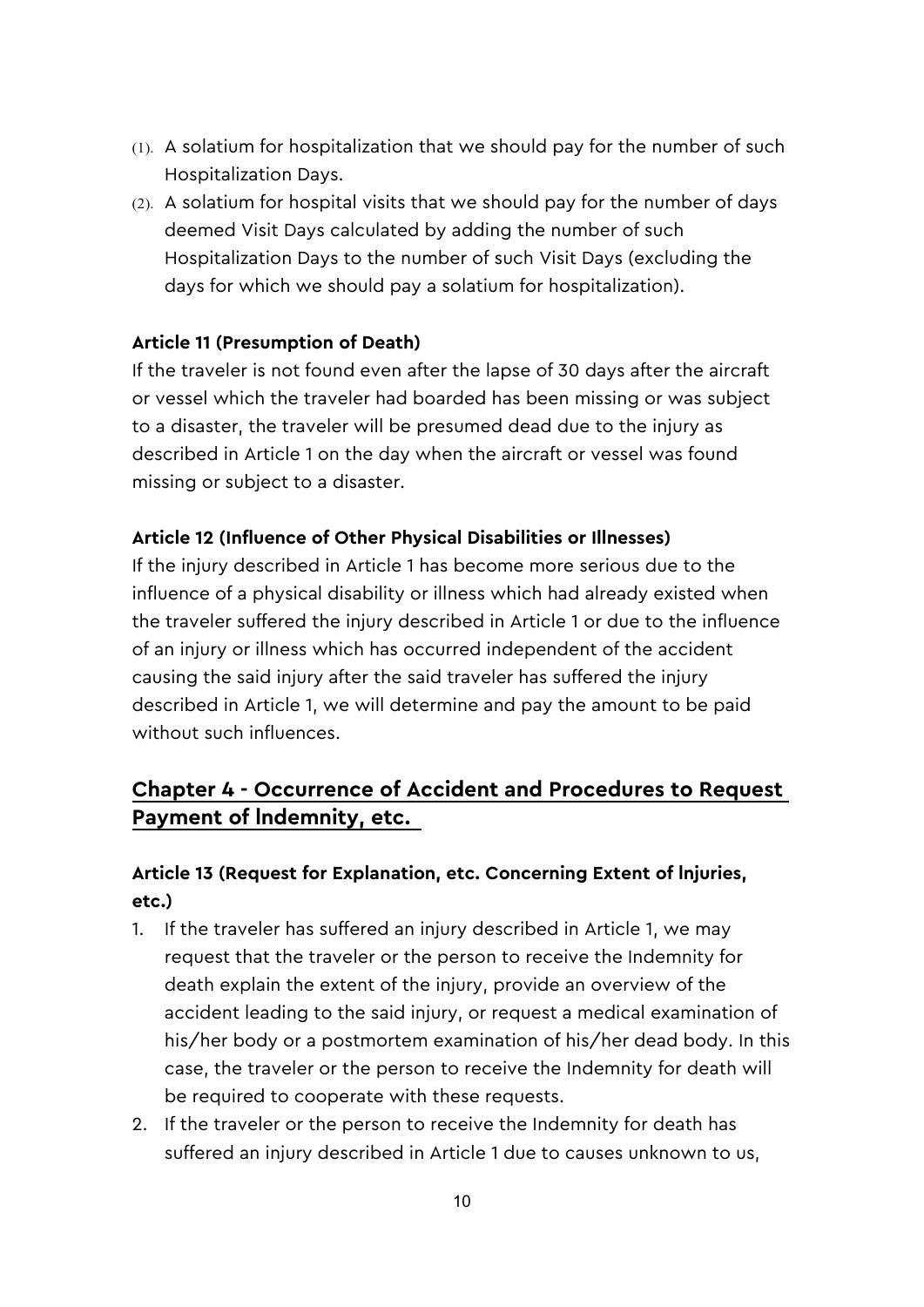the traveler or the person to receive the Indemnity for death shall report to us the extent of the injury, and an overview, etc. of the accident leading to the said injury within 30 days from the day of the said accident.

3. If the traveler or the person to receive the Indemnity for death has violated the provisions of the preceding two paragraphs, or has failed to inform us of the facts known to them in the explanation or report required or has given a false statement, without a valid reason that we will recognize, we will not pay any Indemnity, etc.

### **Article 14 (Request for Payment of lndemnity, etc.)**

- 1. When the traveler or the person to receive the Indemnity for death wishes to receive payment of Indemnity, etc., he/she will be required to submit a bill requesting payment of lndemnity, etc. on the form designated by us and the following documents:
	- a. Claiming payment of indemnity for death:
		- (1). Copy of the deceased traveler's family register and a copy of the statutory heir's family register and a certificate of seal impression;
		- (2). Certificate of the accident issued by a public agency (or by a third party under unavoidable circumstances); and
		- (3). Death certificate or postmortem certificate of the traveler.
	- b. Claiming payment of indemnity for residual disability:
		- (1). Certificate of seal impression of the traveler;
		- (2). Certificate of the accident issued by a public agency (or by a third party under unavoidable circumstances); and
		- (3). Physician's statement certifying the extent of the residual disability.
	- c. Claiming payment of a solatium for hospitalization:
		- (1). Certificate of the accident issued by a public agency (or by a third party under unavoidable circumstances);
		- (2). Physician's statement certifying the extent of the residual disability; and
		- (3). Certifying document issued by the hospital or clinic certifying the Hospitalization Days or Visit Days.
	- d. Claiming payment of a solatium for hospital visits:
		- (1). Certificate of the accident issued by a public agency (or by a third party under unavoidable circumstances);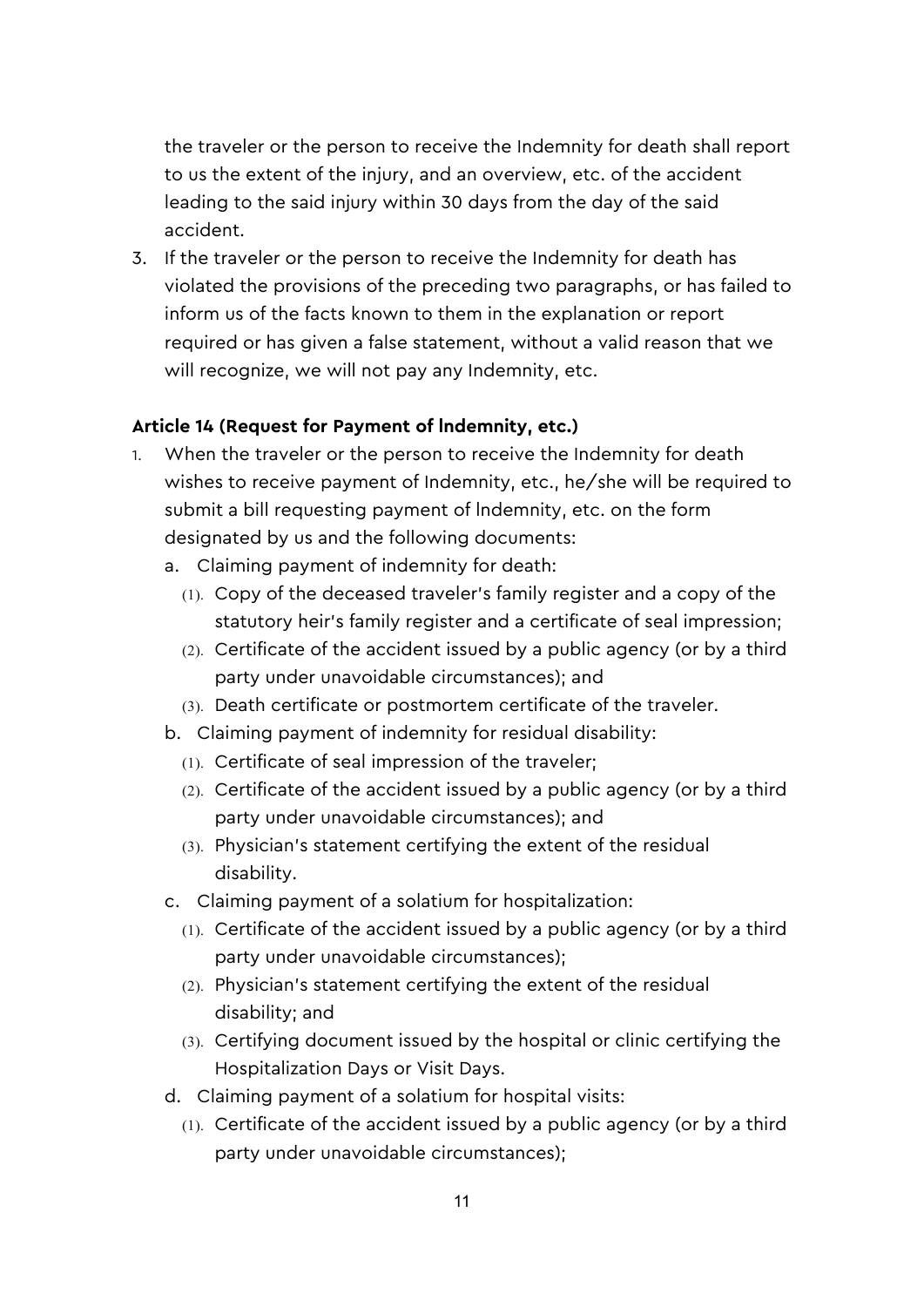- (2). Physician's statement certifying the extent of the injury; and
- (3). Certifying document issued by the hospital or clinic certifying the Hospitalization Days or Visit Days.
- 2. There are cases where we require the submission of documents other than those listed in the preceding paragraph, or where we allow for the omission of part of the documents to be submitted under the preceding paragraph.
- 3. Where the traveler or the person to receive the Indemnity for death has violated the provisions of paragraph 1, or has failed to inform us of the facts known to them concerning the documents to be submitted or has given a false statement, we will not pay any Indemnity, etc.

### **Article 15 (Subrogation**

Even when we have paid Indemnity, etc., the rights held by the traveler or his/her statutory heir to claim compensatory damages from a third party for the injury suffered by the traveler will not be transferred to us.

# **Chapter 5 - Indemnity for Damage to Personal Belongings**

### **Article 16(Our Company's Responsibility to Pay)**

If the traveler participating in the Organized Tour being implemented by our Company happens to have his /her personal belongings (hereinafter referred to as "Compensable Goods" ) damaged accidently while the said traveler is participating in the said Organized Tour, we will pay indemnity for damage to personal belongings (hereinafter referred to as "Indemnity for Damage").

### **Article 17 (Cases Where Indemnity for Damage is not Paid (1))**

- 1. We will not pay any Indemnity for Damage for the damage resulting from the causes listed in each of the following items:
	- a. Willful misconduct of the traveler, except for damages suffered by persons other than the said traveler;
	- b. Willful misconduct of a relative belonging to the same household as that of the said traveler, unless his/her intention is to let the said traveler receive the Indemnity for Damage;
	- c. Suicidal, criminal or combative acts of the traveler, except for damages suffered by persons other than the said traveler;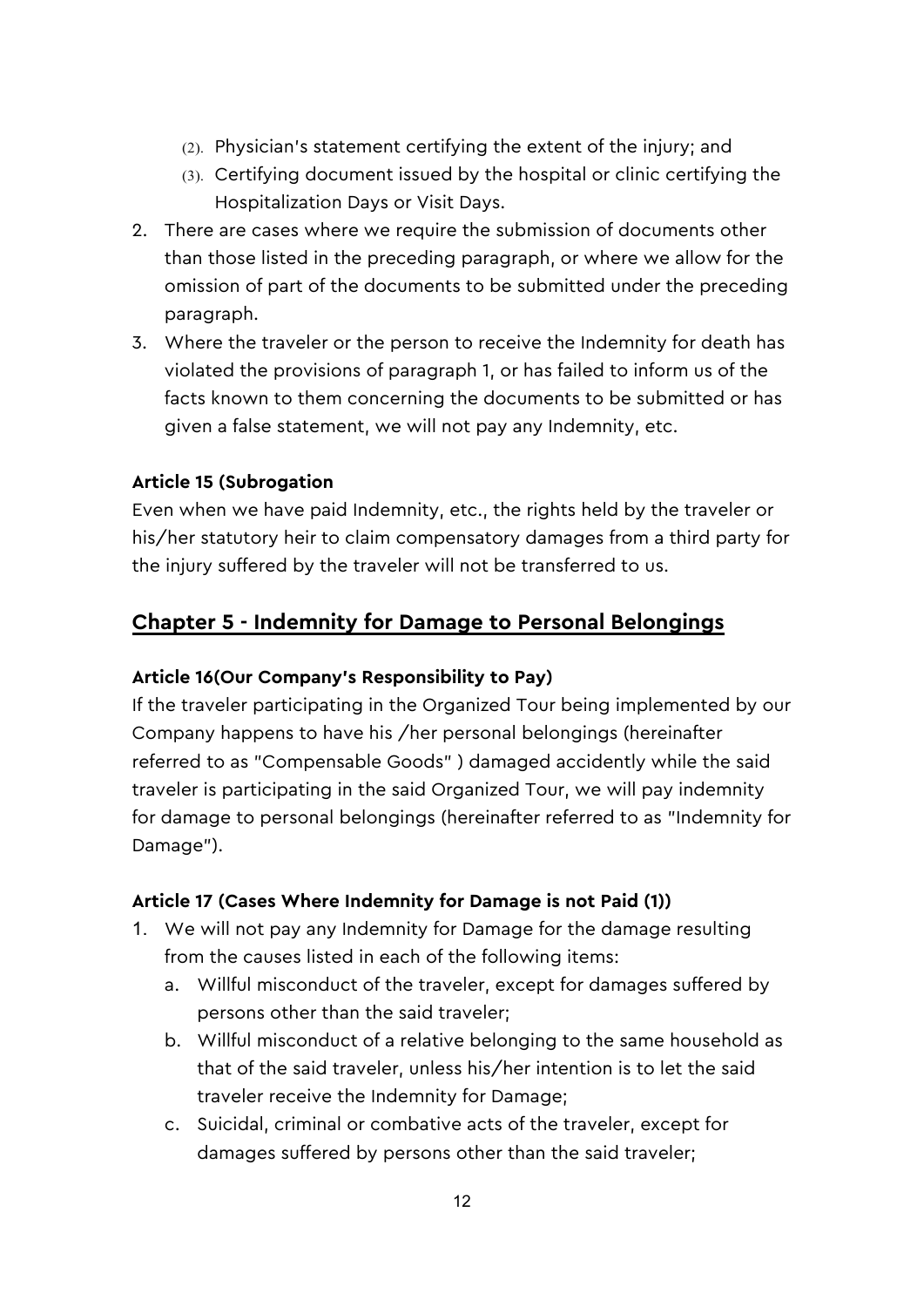- d. Accidents caused while the traveler is driving an automobile or motorized bicycle without having the driving qualification required by the relevant laws or ordinances or in a state incapable of normal driving such as under the influence of alcohol, except in the case of damages suffered by persons other than the said traveler;
- e. Accidents caused because of the traveler intentionally breaking the law or accidents that occur while the traveler is receiving illegal services, except for damage suffered by persons other than the said traveler;
- f. Exercise of public authority by the State or public institutions, such as confiscation, requisition, seizure, and demolition, except when such exercise has been done as necessary measures for fire extinction or evacuation;
- g. Defects in the Compensable Goods, except for defects that the traveler or the person taking care of the Compensable Goods on behalf of the traveler has not been able to detect even with considerable caution;
- h. Ordinary wear and tear, rust, mold, discoloration, damage by rats, vermiculation, etc. of the Compensable Goods;
- i. Mere external damage which does not disable the function of the Compensable Goods;
- j. Spill of liquid, which is the Compensable Goods, except for damage caused to other Compensable Goods as a result;
- k. Misplacement or loss of Compensable Goods; or
- l. Causes listed in Article 3, paragraph 1, items 9 through 12.
- 2. In the case of an Organized Tour for the purpose of a Domestic Trip, in addition to the provisions of the preceding paragraph, we will not pay any Indemnity for Damage for damage resulting from the causes described in each of the following items:
	- a. an Earthquake, volcanic eruption or tsunami; or
	- b. Ancillary accidents occurring with the events described in the preceding item or accidents arising from the confusion of social order incidental to them.

#### **Article 17-2 (Cases Where Indemnity for Damage is not Paid (2))**

1. We may not pay any Indemnity for Damage if the traveler has any reasons falling under any of the following items: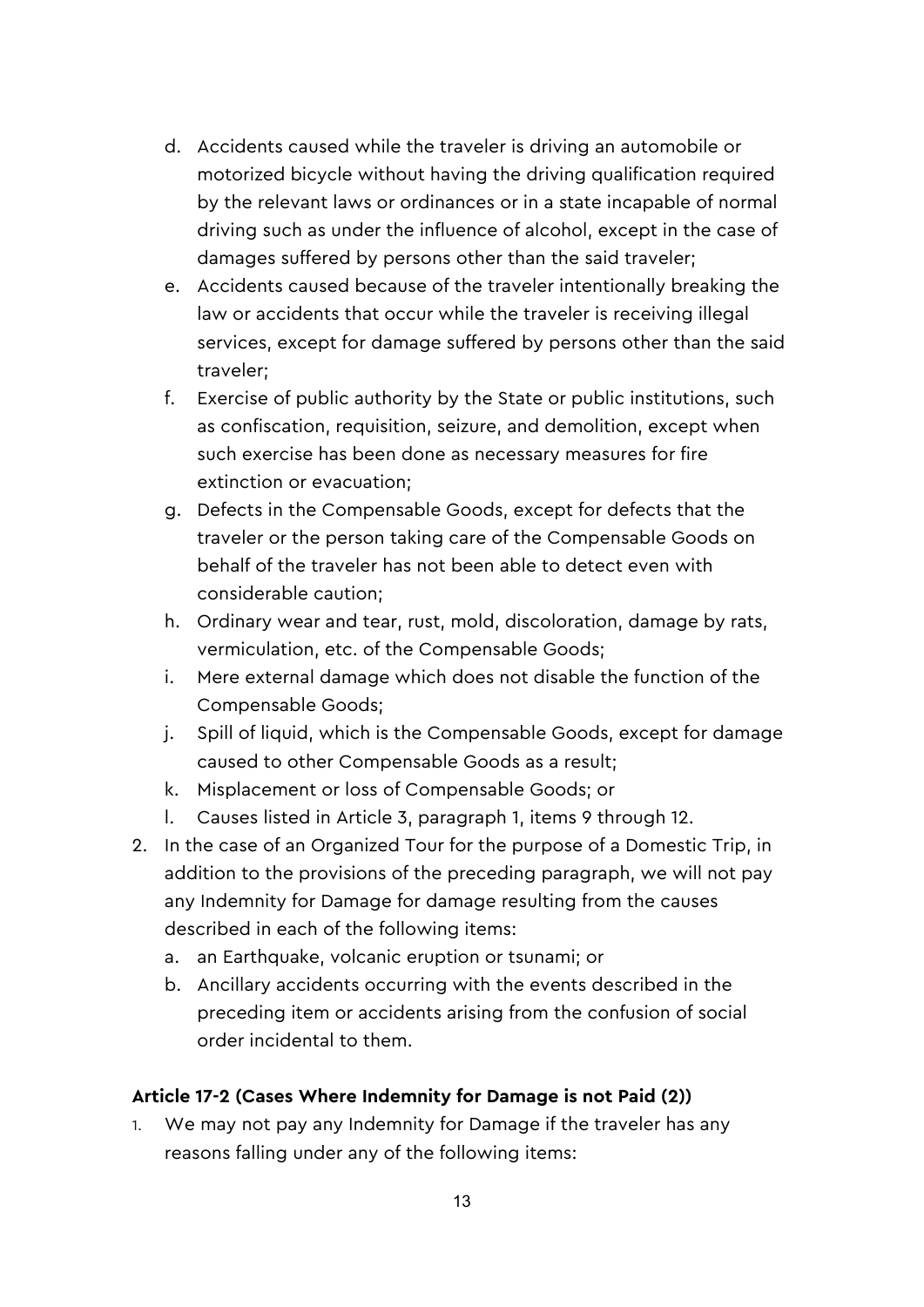- a. If it is recognized that the traveler falls under the category of Antisocial Forces;
- b. If it is recognized that the traveler is involved in providing funds, etc. or providing convenience, etc.to Antisocial Forces;
- c. If it is recognized that the traveler unjustly uses Antisocial Forces;
- d. Where the traveler is a legal entity, if it is recognized that Antisocial Forces control the entity or are substantially engaged in its operation; or
- e. If it is recognized that the traveler has a socially condemnable relationship with Antisocial Forces.

### **Article 18 (Compensable Goods and Its Scope)**

- 1. The Compensable Goods will be limited to the personal belongings owned and carried by the traveler while participating in the Organized Tour.
- 2. Notwithstanding the provision of the preceding paragraph, any item listed in the following items shall not be included in Compensable Goods:
	- a. Cash, checks and other securities, documentary stamps, postage stamps, and the like
	- b. Credit cards, coupons, airline tickets, passports and the like
	- c. Manuscripts, specifications, designs, ledgers, and the like (including those recorded on recording media which can be directly processed by information equipment (computers and their peripherals such as terminals) such as magnetic tapes, magnetic disks, CD-ROMs, optical discs, etc.)
	- d. Vessels (including yachts, motorboats and boats) and automobiles, motorized bicycles and their accessories
	- e. Mountain climbing equipment, expedition equipment and the like
	- f. Dentures, artificial limbs, contact lenses and the like
	- g. Animals and plants
	- h. Other items specified by our Company beforehand

### **Article 19 (Amount of Damages and Amount of Indemnity Payable)**

1. The amount of damages for which Indemnity for Damage is payable by us (hereinafter referred to as the "Amount of Damages") shall be determined on the basis of either the price of the Compensable Goods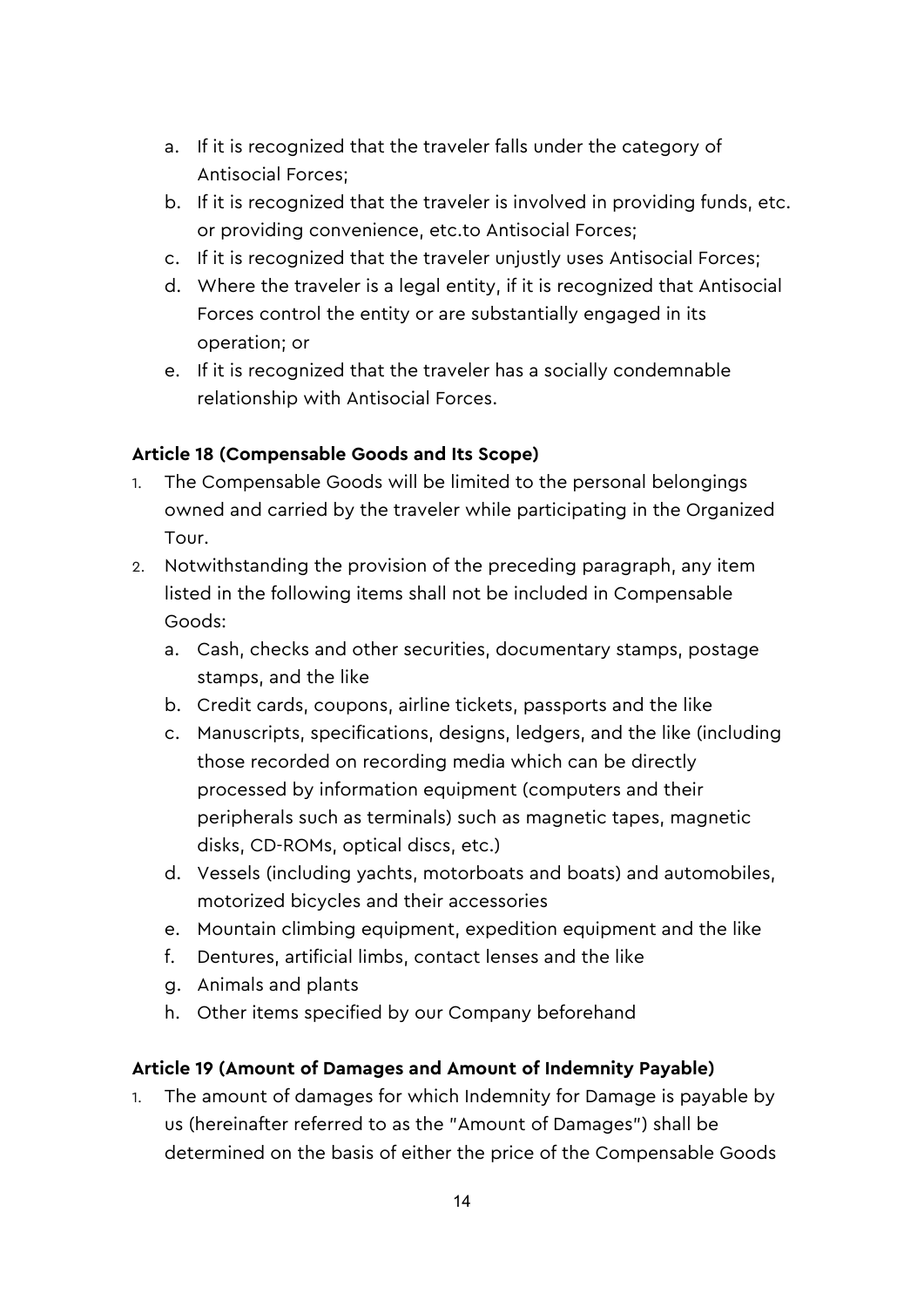at the place and time when the damage was caused or the total amount of the repair fees required to restore the Compensable Goods to the state immediately preceding the occurrence of the damage plus the amount described in the next Article, paragraph 3, whichever is less.

- 2. Where the Amount of Damages for one item or one pair of the Compensable Goods exceeds ¥100,000, we will consider the Amount of Damages of the Compensable Goods to be ¥100,000 and apply the provision of the preceding paragraph.
- 3. The maximum amount of lndemnity for Damage payable by us shall be ¥150,000 per traveler per Organized Tour. However, if the Amount of Damages for a traveler does not exceed ¥3,000 for an accident, we will not pay any Indemnity for Damage.

### **Article 20 (Prevention of Damage, etc.)**

- 1. When the traveler has learned that damage has occurred to the Compensable Goods as provided in Article 16, he/she must implement the following measures:
	- a. Make efforts to prevent and reduce the damage ;
	- b. Inform our Company without delay of the extent of the damage, an overview of the accident causing the damage, and whether the Compensable Goods damaged are subject to an insurance contract or not; and
	- c. If the traveler is entitled to receive indemnity for damage from others, take necessary procedures to exercise his/her right.
- 2. When the traveler has violated the preceding paragraph, item a, without justifiable cause, we will regard the balance remaining after deducting the amount considered preventable and reducible as the amount of damages, and when the traveler has violated the same paragraph, item b, we will not pay any Indemnity for Damage. Also, where the traveler has violated the same paragraph, item c, we will regard the balance remaining after deducting the amount considered receivable by exercising his/her right to obtain such an amount as the amount of damages .
- 3. We will pay the following expenses:
	- a. Expenses paid which we consider necessary or useful to prevent and reduce the damage prescribed in paragraph 1, item a; and
	- b. Expenses required to take the procedures prescribed in paragraph 1,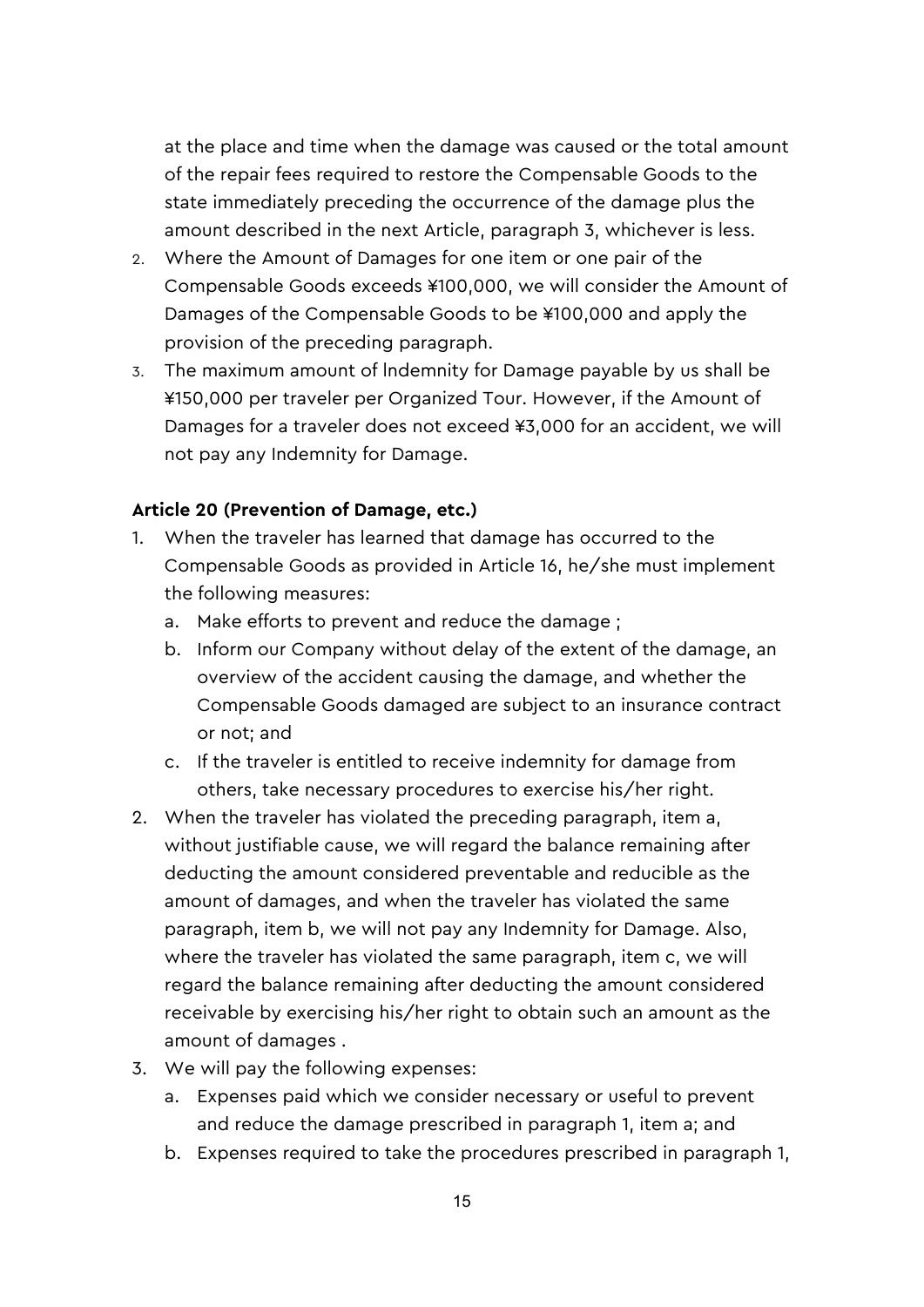item c.

### **Article 21 (Request for Payment of lndemnity for Damage)**

- 1. When the traveler wishes to receive the Indemnity for Damage, he/she will be required to submit to us a bill requesting payment of the Indemnity for Damage on the form designated by us as well as the following documents:
- a. Certificate of the accident issued by the police or an alternative third party;
- b. Documents to certify the extent of the damage caused on the Compensable Goods; and
- c. Other documents requested by us.
- 2. If the traveler has violated the provisions of the preceding paragraph, has knowingly made an untrue description on the documents submitted to us, or has forged or falsified those documents (to be considered likewise if he/she has had a third party commit these acts), we will not pay any Indemnity for Damage.

### **Article 22 (On Cases Where There is an Insurance Contract)**

If there exists an insurance contract which is due to pay insurance money for the damage described in Article 16, we may reduce the amount of lndemnity for Damage payable by us.

### **Article 23 (Subrogation)**

If the traveler has the right to claim compensatory damages against a third party for the Indemnity for Damage for which we are responsible to pay, such a right to claim compensatory damages shall be transferred to us within the limit of the amount of the Indemnity for Damage that we have paid to the traveler.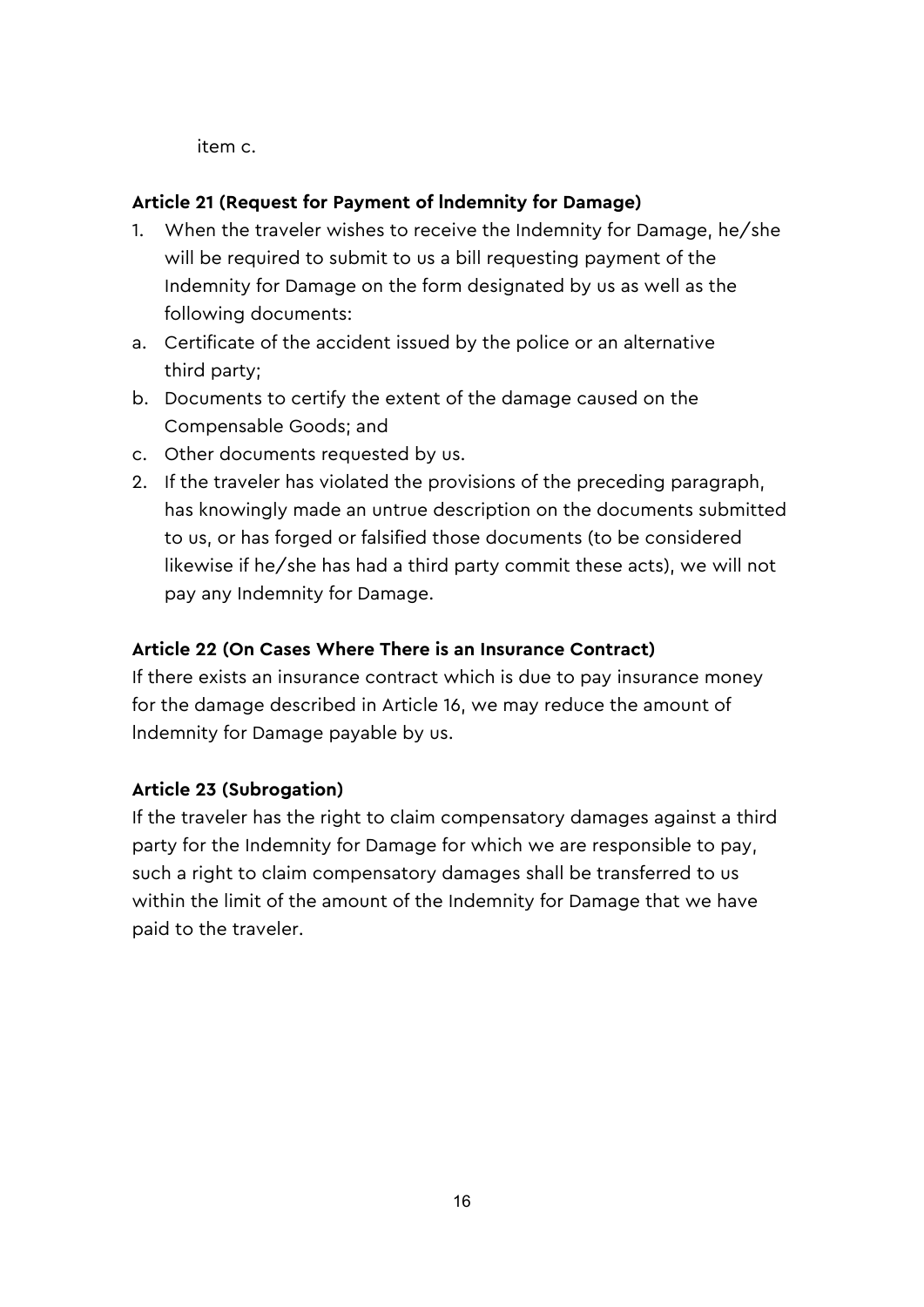### **Schedule I (related to Article 5, item a)**

Mountain climbing (which requires mountain climbing equipment such as ice axes, crampons, ropes, hammers), luging, bobsledding, skydiving, hang gliding, operating an ultra-light motorized plane (such as motorized hang gliders, micro-light planes, and ultra-light planes), flying a gyro plane, and other dangerous activities similar to these.

### **Schedule II (related to Article 7, paragraph 1, paragraph 3, and paragraph 4)**

| 1. Disorder of the Eyes                                                        |      |
|--------------------------------------------------------------------------------|------|
| (1) When the eyesight of both eyes has been lost.                              | 100% |
| (2) When the eyesight of one eye has been lost.                                | 60%  |
| (3) When the corrected eyesight of one eye has become 0.6 or less.             | 5%   |
| (4) When the visual field of one eye has come to suffer from constriction      | 5%   |
| (meaning where the visual field has become 60% or less of the total of the     |      |
| angle of the normal visual field).                                             |      |
| 2. Disorder of the Ears                                                        |      |
| (1) When the hearing of both ears has been lost completely.                    | 80%  |
| (2) When the hearing of one ear has been lost completely.                      | 30%  |
| (3) When the hearing of one ear is not good enough to comprehend a normal      | 5%   |
| speaking voice at a distance of 50 cm or more.                                 |      |
| 3. Disorder of the Nose                                                        |      |
| (1) When a significant disorder has been left in the function of the nose.     | 20%  |
| 4. Disorder of Mastication and Speech                                          |      |
| (1) When the function of mastication and speech has been lost completely.      | 100% |
| (2) When a significant disorder has been left in the function of mastication   | 35%  |
| and speech.                                                                    |      |
| (3) When a disorder has been left in the function of mastication and speech.   | 15%  |
| (4) When 5 or more teeth have been chipped and lost.                           | 5%   |
| 5. Deformities of Exterior Appearance (meaning the face, head and neck)        |      |
| (1) When significant deformation has been left on the exterior appearance.     | 15%  |
| (2) When deformation has been left on the exterior appearance (meaning         | 3%   |
| such deformation as a cicatrix of 2cm in diameter, or a linear cicatrix of 3cm |      |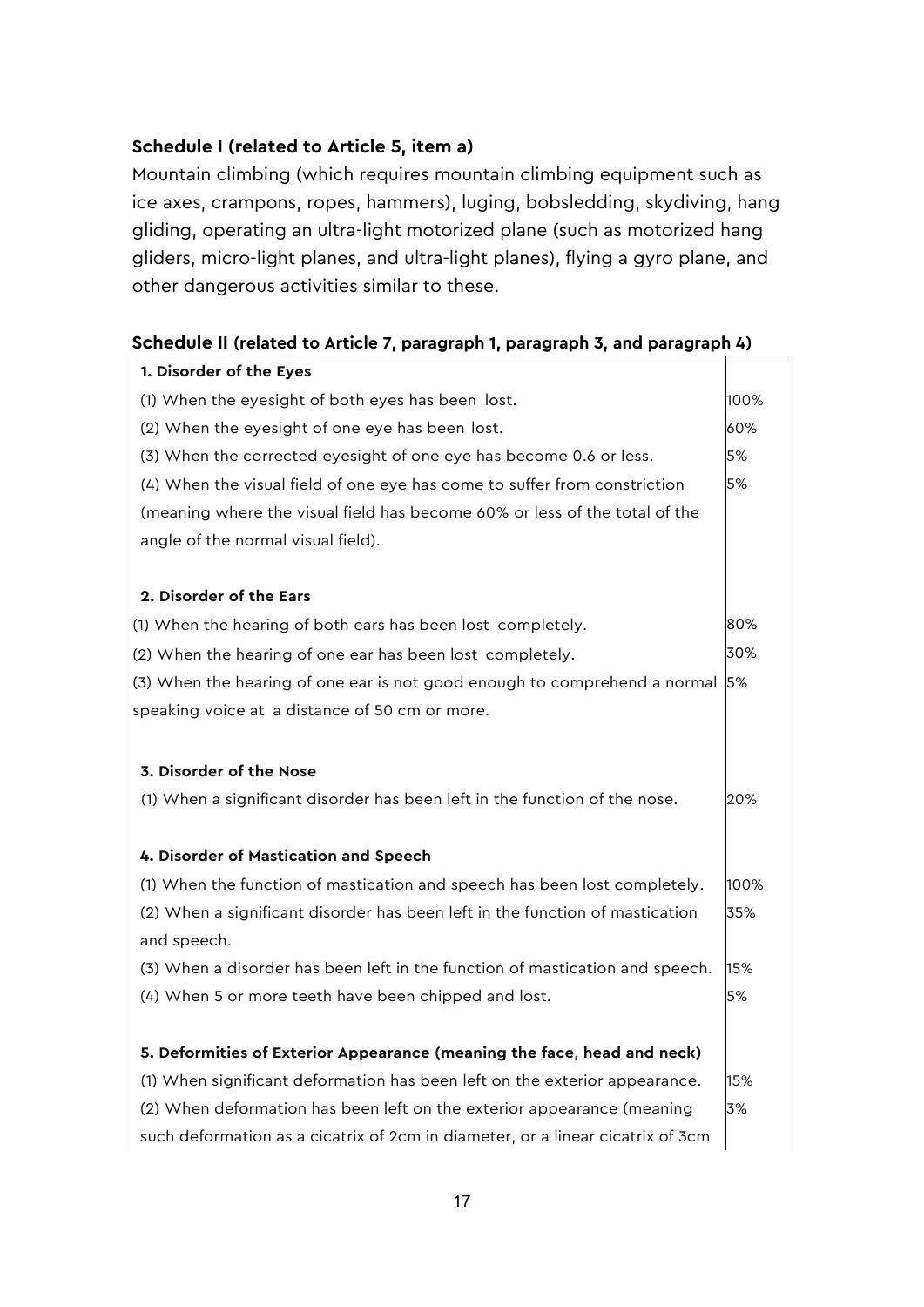| long).                                                                                                                              |     |
|-------------------------------------------------------------------------------------------------------------------------------------|-----|
| 6. Disorder of the Vertebral Column                                                                                                 |     |
| (1) When a significant deformation or a significant disorder of movement has                                                        | 40% |
| been left on the vertebral column.                                                                                                  |     |
| (2) When a disorder of movement has been left on the vertebral column.                                                              | 30% |
| (3) When a deformation has been left on the vertebral column.                                                                       | 15% |
| 7. Disorder of the Arm (the wrist joint and above) or the Leg (the ankle joint                                                      |     |
| and above)                                                                                                                          |     |
| (1) When one arm or one leg has been lost.                                                                                          | 60% |
| (2) When the function of two or three joints of the three major joints in an<br>arm or leg has been lost completely.                | 50% |
| (3) When the function of one joint of the three major joints in an arm or leg<br>has been lost completely.                          | 35% |
| (4) When a disorder has been left in the function of one arm or one leg.                                                            | 5%  |
| 8. Disorder of the Fingers                                                                                                          |     |
| (1) When the thumb of one hand has been lost at or above the knuckle<br>(interphalangeal joint).                                    | 20% |
| (2) When a significant disorder has been left in the function of the thumb of<br>one hand.                                          | 15% |
| (3) When one of the fingers other than the thumb has been lost at or above<br>the second knuckle (distal interphalangeal joint).    | 8%  |
| (4) When a significant disorder has been left in the function of one of the<br>fingers other than the thumb.                        | 5%  |
| 9. Disorder of Toes                                                                                                                 |     |
| (1) When the first toe of one leg has been lost at or above the toe joint                                                           | 10% |
| (interphalangeal joint).                                                                                                            |     |
| (2) When a significant disorder has been left in the function of the first toe of $ 8\%$<br>one leg.                                |     |
| (3) When one of the toes other than the first toe has been lost at or above<br>the second toe joint (distal interphalangeal joint). | 5%  |
| (4) When a significant disorder has been left in the function of one of the toes 3%<br>other than the first toe.                    |     |
|                                                                                                                                     |     |